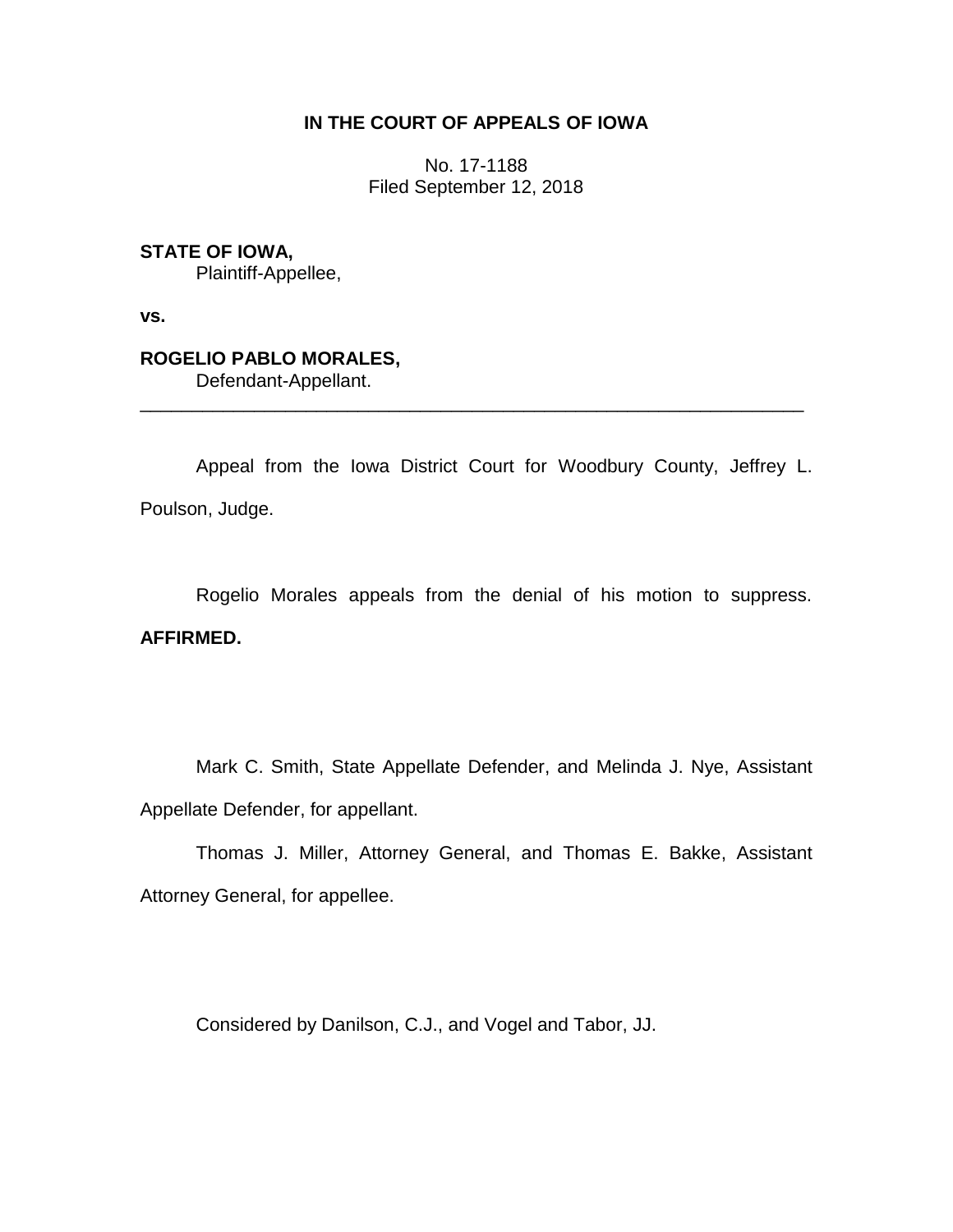#### **DANILSON, Chief Judge.**

Rogelio Morales was convicted of second-degree murder. He appeals from the denial of his motion to suppress statements he made to police officers. Under the totality of the circumstances, we find Morales knowingly and voluntarily waived his *Miranda* rights.<sup>1</sup> We affirm.

On April 19, 2015, Sioux City Police Officer Joshua Tyler was dispatched on a report of an unconscious party. Upon his arrival, Officer Tyler found Officer William Enockson administering CPR to Margarita Morales. Officer Tyler then was advised by a bystander he should speak with Rogelio Morales. Officer Tyler approached Morales, who was sitting on the front steps of the house and crying. Officer Tyler asked Morales what had happened. Morales replied that he and Margarita had been arguing and Margarita had said she had slept with someone else. Morales told Officer Tyler he had "lost it" and blacked out. After speaking with Morales, Officer Tyler placed him into custody. During the walk to the patrol car, Officer Tyler read Morales his *Miranda* rights.

Morales was placed into an interrogation room at 1:06 a.m. Detectives Nick Thompson and Mike Simons entered the room at 2:22 a.m. Detective Thompson read Morales his *Miranda* rights and asked Morales if he understood those rights. Morales slightly nodded affirmatively. Detective Thompson then asked if he was willing to speak to the detectives. Morales again affirmatively nodded. The detectives questioned Morales for about an hour and a half. Morales answered the detectives' questions without asking to stop or speak to an attorney.

 $\overline{a}$ 

<sup>1</sup> *See Miranda v. Arizona*, 384 U.S. 436, 444-45 (1966).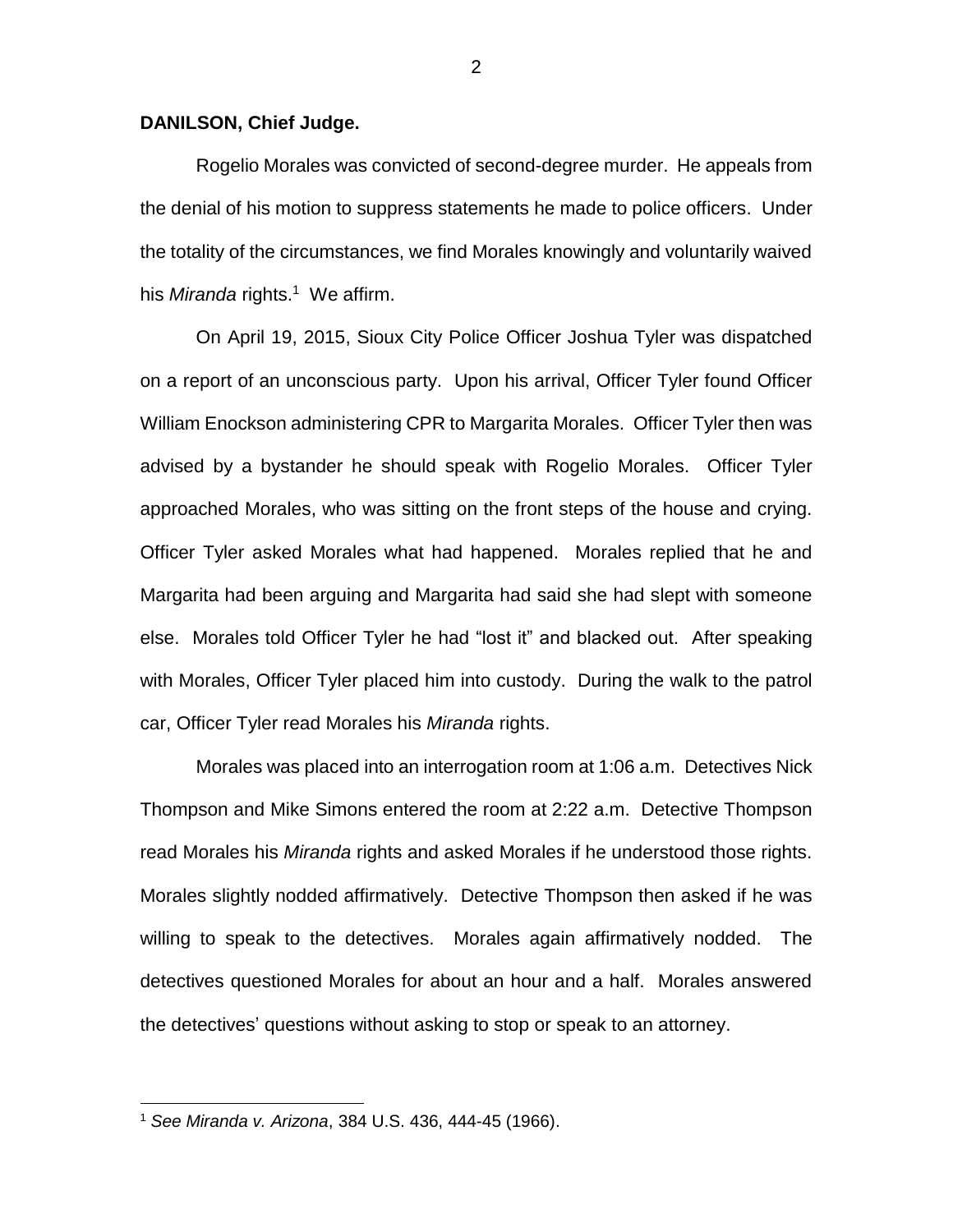Morales was charged with first-degree murder after Margarita died. In

district court, Morales moved to suppress the video of the custodial interrogation,

arguing there was no showing by the State he voluntarily and knowingly waived

his *Miranda* rights. He asserted the video shows that after being read his *Miranda* 

rights, Morales made a minor head gesture and no verbal affirmative statement.

No express written or verbal waiver was obtained by the detectives before they

questioned him.

After a hearing, the district court found:

Morales responded to questions of both his understanding of his *Miranda* rights and his willingness to speak to the detectives with a nod. This is clearly seen in the video of the interview. Detective Thompson delivered the rights and questions in a conversational tone. There were no threats or promises or intimidation in the conversation. Morales had his head down during the recitation and questions, but there was no indication that he not listening or was confused. He responded to questions in a logical manner at the appropriate times without prompting. Finally, Morales offers no alternative explanation to contradict the nods being interpreted as affirmative responses to Detective Thompson's questions.

Morales cites several additional factors that he argues diminish his ability to knowingly, intelligently, and voluntarily waive his *Miranda* rights, including his age, his military service, his lack of a prior criminal record, the location of the interview, the length of wait prior to interrogation, the length of interrogation, the number of law enforcement officers present, his emotional state, deprivation of sleep, and the detectives' request that he disrobe. When evaluating the totality of the circumstances, the court does not find these persuasive. Morales presents no evidence to support how these factors might have altered his ability to understand or waive his *Miranda* rights. Several of these, in fact, occurred after Morales's waiver, including the length of the interrogation and the detectives' request that he disrobe. None of these factors alter Morales's knowing, intelligent, and voluntary waiver of his *Miranda* rights.

On appeal, Morales argues the Iowa Constitution requires an express

waiver of a suspect's rights before he may be subjected to custodial interrogation.

He asks that we overrule *State v. Davis*, 304 N.W.2d 432, 435 (Iowa 1981) ("We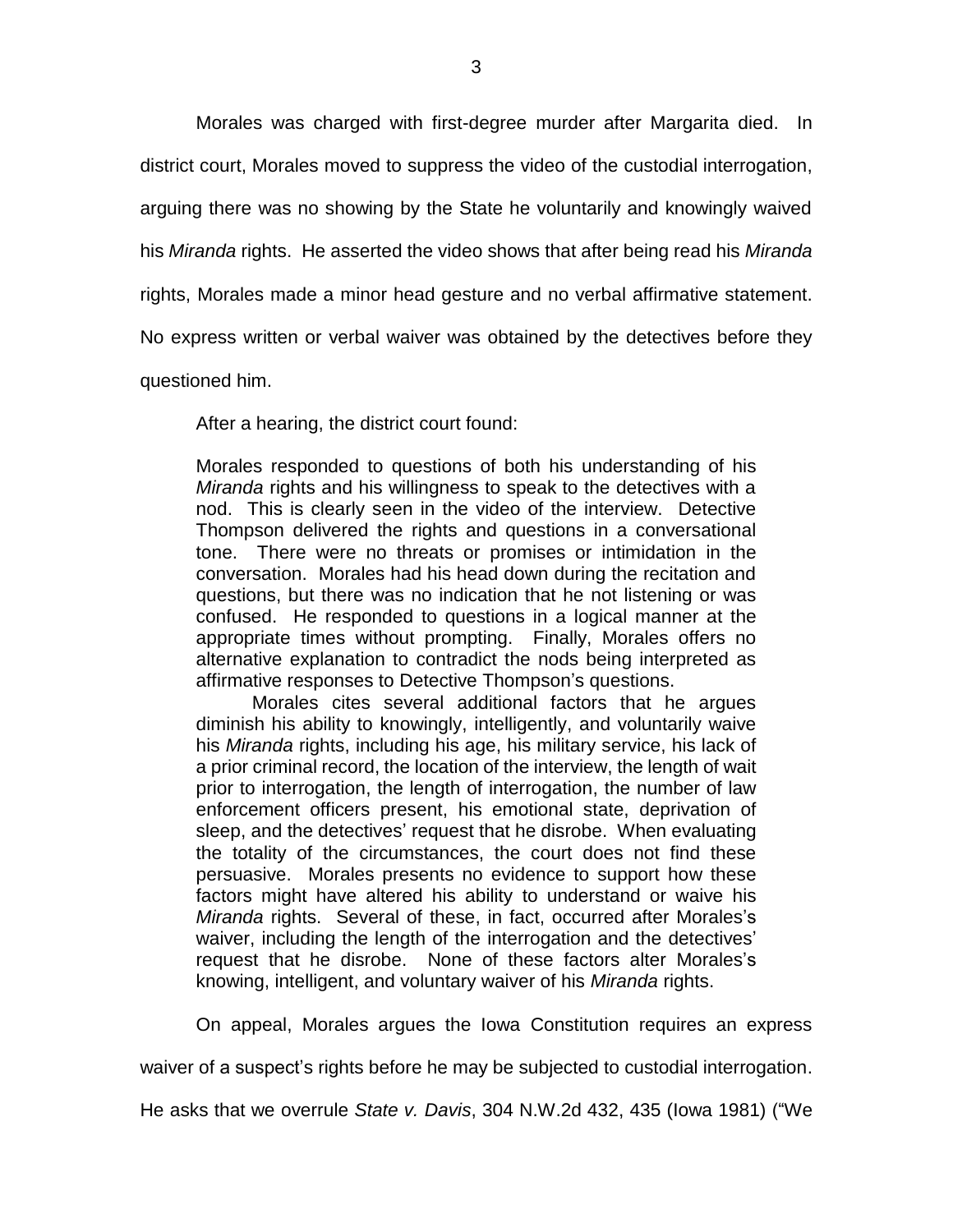hold an express waiver is not a requirement of the Iowa Constitution. Thus we must examine this defendant's words and actions, after he was informed of his *Miranda* rights, to determine if in fact a waiver occurred."). As has been noted before, the task of overruling precedent is for our supreme court. *See State v. Miller*, 841 N.W.2d 583, 584 n.1 (Iowa 2014) ("While we reverse the judgment of the district court and vacate the decision of the court of appeals, we acknowledge both courts properly relied on our applicable precedent. Generally, it is the role of the supreme court to decide if case precedent should no longer be followed."); *State v. Eichler*, 83 N.W.2d 576, 578 (Iowa 1957) ("If our previous holdings are to be overruled, we should ordinarily prefer to do it ourselves."); *State v. Hastings*, 466 N.W.2d 697, 700 (Iowa Ct. App. 1990) ("We are not at liberty to overturn Iowa Supreme Court precedent.").

The standard of review of a motion to suppress based on federal and state constitutional grounds is de novo. *State v. Lane*, 726 N.W.2d 371, 377 (Iowa 2007). We make "an independent evaluation of the totality of the circumstances based on the entire record." *Id.* (citation omitted). We give deference to the trial court's factual findings, especially because of its opportunity to assess witness credibility, but we are not bound by those findings. *Id.* Our review includes evidence produced at the suppression hearing and the trial. *State v. Gaskins*, 866 N.W.2d 1, 5 (Iowa 2015).

"*Miranda* holds that a defendant may waive the rights effectuated in the warnings only if the waiver is made voluntarily, knowingly and intelligently." *State v. King*, 492 N.W.2d 211, 214 (Iowa 1992).

4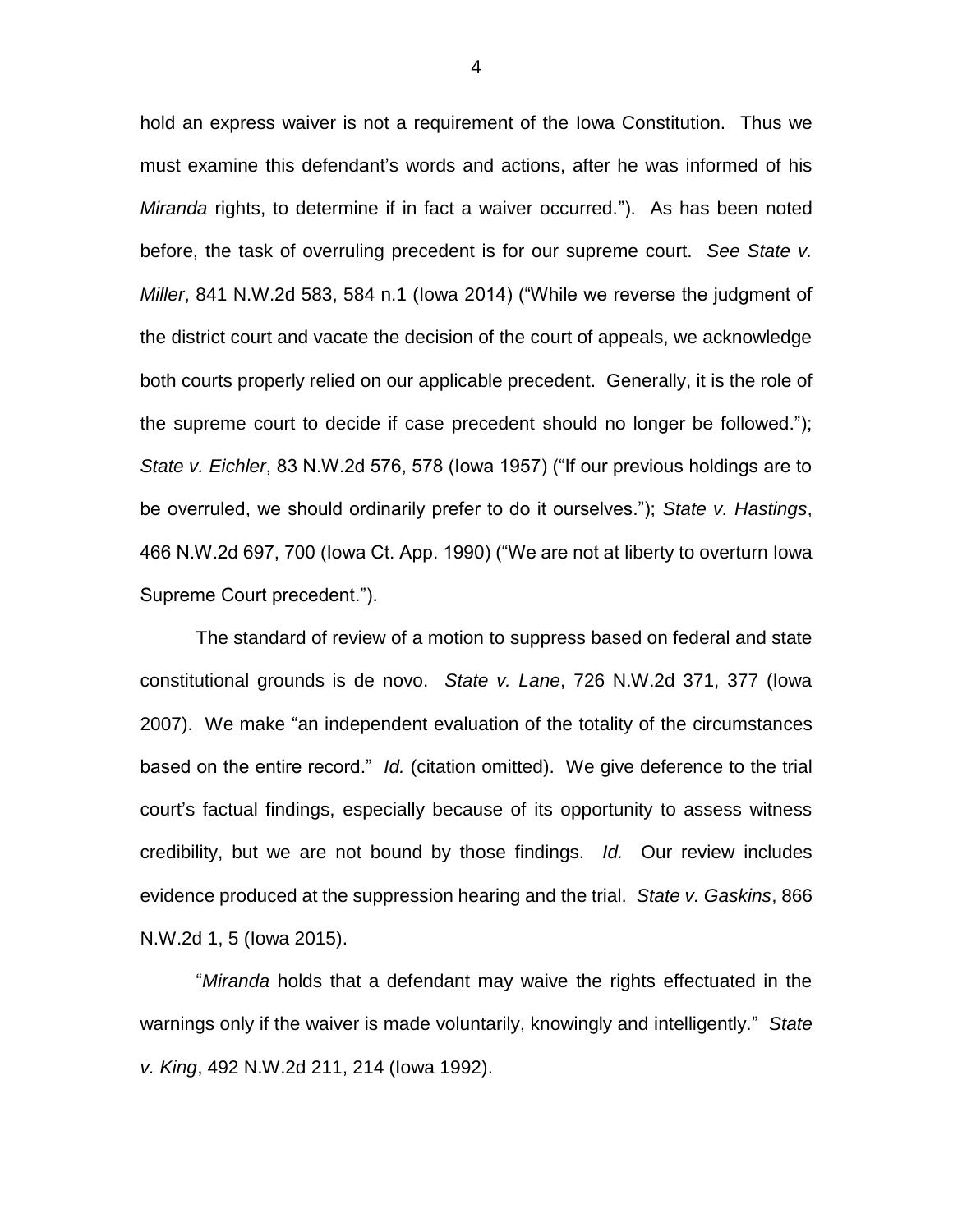If, however, he indicates in any manner and at any stage of the process that he wishes to consult with an attorney before speaking there can be no questioning. Likewise, if the individual is alone and indicates in any manner that he does not wish to be interrogated, the police may not question him. The mere fact that he may have answered some questions or volunteered some statements on his own does not deprive him of the right to refrain from answering any further inquiries until he has consulted with an attorney and thereafter consents to be questioned.

*Miranda*, 384 U.S. at 444-45.

"The burden is on the State to prove by a preponderance of the evidence

that defendant's waiver of his *Miranda* rights was made knowingly, voluntarily and

intelligently." *King*, 492 N.W.2d at 214.

This inquiry has two dimensions: "First, the relinquishment of the right must have been voluntary in the sense that it was the product of a free and deliberate choice rather than intimidation, coercion, or deception. Second, the waiver must have been made with a full awareness both of the nature of the right being abandoned and the consequences of the decision to abandon it." *Moran v. Burbine*, 475 U.S. 412, 421 (1986).

However, an express waiver is not required. [*Davis*, 304 N.W.2d at 435]. Rather, the validity of the waiver is to be based on particular facts and circumstances surrounding the giving of the *Miranda* warnings.

*Id.* Our supreme court has indicated "[a] number of factors help in determining

voluntariness." *State v. Payton*, 481 N.W.2d 325, 328 (Iowa 1992).

Among them are: defendant's age; whether defendant had prior experience in the criminal justice system; whether defendant was under the influence of drugs; whether *Miranda* warnings were given; whether defendant was mentally "subnormal"; whether deception was used; whether defendant showed an ability to understand the questions and respond; the length of time defendant was detained and interrogated; defendant's physical and emotional reaction to interrogation; [and] whether physical punishment, including deprivation of food and sleep, was used.

*Id.* at 328-29 (citations omitted).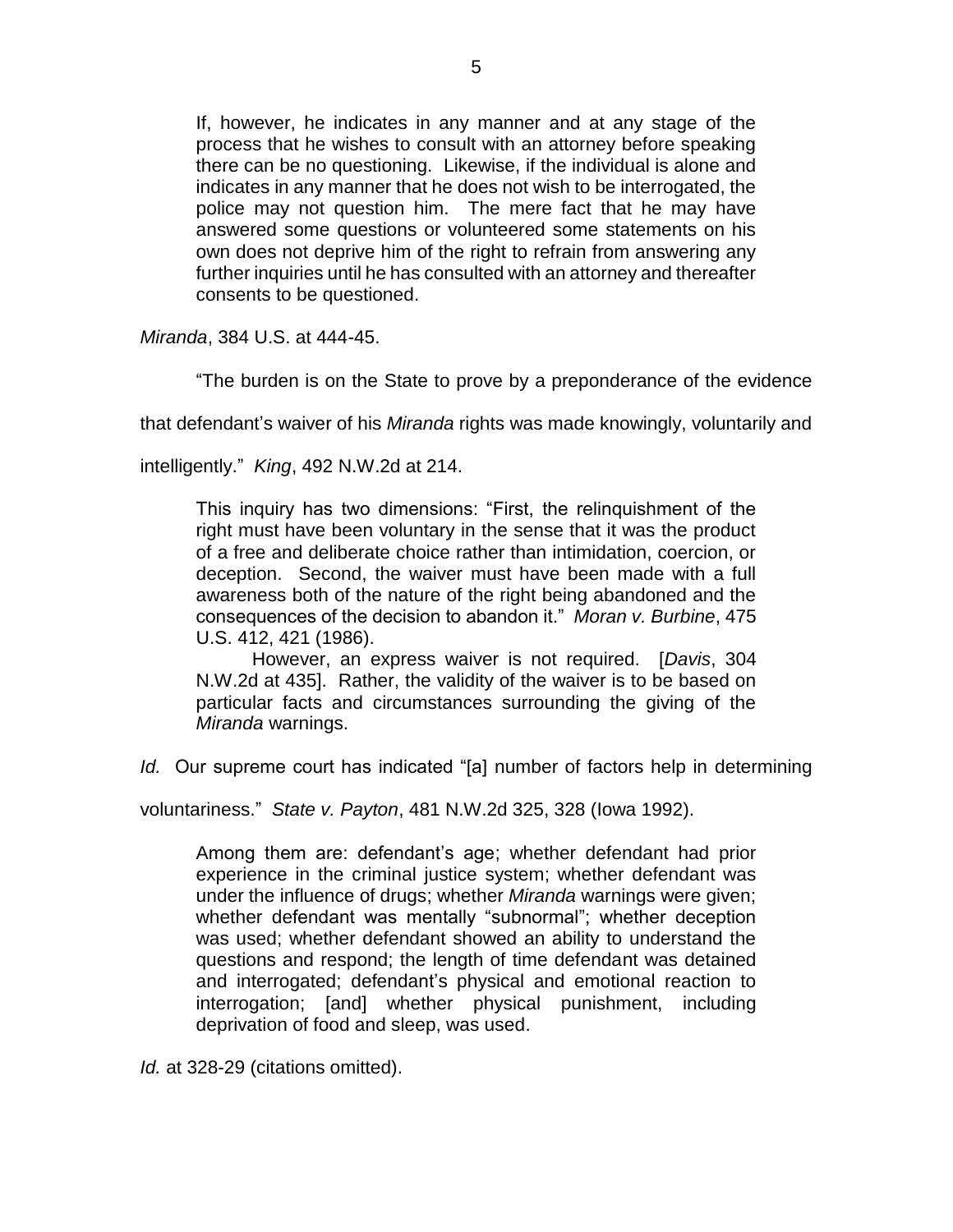Here, the totality of the circumstances demonstrate that Morales made a knowing and voluntary waiver of his rights. He was twice informed of his *Miranda*  rights. The first time Morales was informed of his rights was by Officer Tyler on the way to his patrol car. Officer Tyler testified he asked Morales if he understood his rights and Morales "acknowledged by two forms. One was basically a head nod gesture, and the other was simply yes." According to Officer Tyler, Morales did not appear to be under the influence of any substances, gave the officer logical answers or explanations to questions, and appeared to understand the situation. The second time Morales was given the *Miranda* warnings was by Detective Thompson at the police station. Detective Thompson testified that he then asked Morales if he understood his rights and if he was "okay with talking." Morales "gave an affirmative head nod to both of the questions indicating to me that he did understand."

Morales indicated he understood those rights. He talked with the offficers after being advised he was not required to make any statements. *See State v. Mann*, 512 N.W.2d 528, 534 (Iowa 1994) ("Mann's voluntary decision to talk to the officer may clearly be implied from the fact that he did so after being advised that he was not required to.").

Evidence that Morales knew and understood his rights is also supported by his age and experience: he had been a Marine from 2006 to 2014 and was honorably discharged. He was not discharged for physical disability or injury. Morales was twenty-eight years old on April 19, 2015, and attending college fulltime. Less than two weeks before this incident, Morales gave a statement to law enforcement officers after being advised of, given a written copy of, and signing a